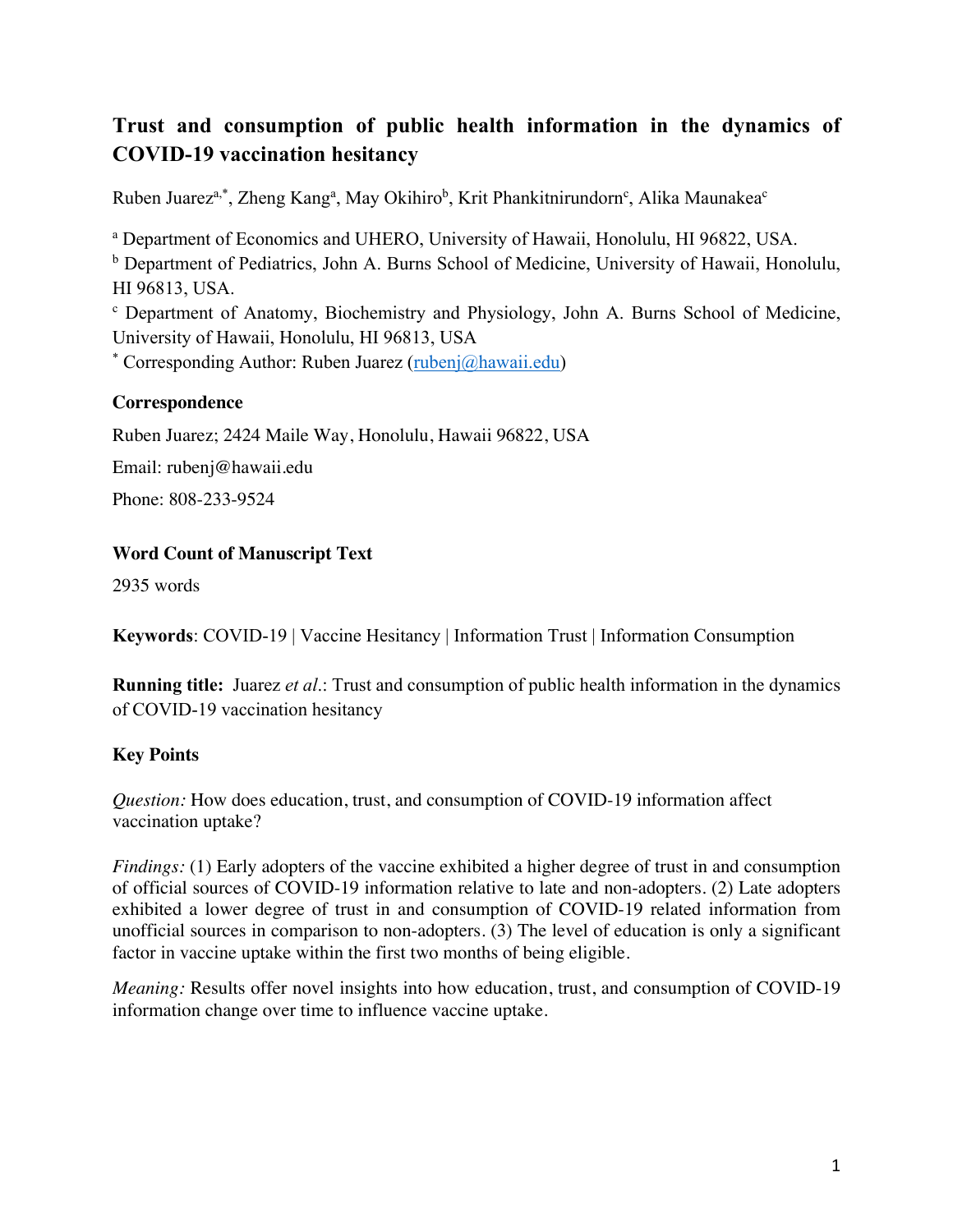# **Structured Abstract**

*Importance:* Vaccine hesitancy remains a significant barrier to achieving herd immunity and preventing the further spread of COVID-19. Understanding contributors to vaccine hesitancy and how they change over time may improve COVID-19 mitigation strategies and public health policy.

*Objective:* To investigate the effect of education, trust, and consumption of COVID-19 information on influencing vaccine uptake over time.

*Design:* The NIH RADx-UP survey that includes demographics, vaccination status, use, reliance, and trust on sources of COVID-19 information was administered from September to November 2021.

*Setting:* Adult residents of Hawai'i completed an online survey via Qualtrics.

*Participants:* A total of 1,594 adults participated in our survey. 37.5% self-identified as Native Hawaiian, 37.8% Asian, 15.9% Caucasian, 3.5% Pacific Islander, and 5.3% Other. 70% were women; 43.2% were younger than 40, 45.9% were between 50-59, and 10.9% at 60 years or older.

*Main outcome or measures:* COVID-19 vaccine uptake, degree of trust in sources of COVID-19 information, frequency of consumption of COVID-19 information from such sources, and sociodemographic factors were measured during the initial phase of vaccine rollout.

*Results:* Participants represented all major racial/ethnic groups in Hawaiʻi. Probit regression analysis revealed that individuals who were fully vaccinated within two months of being eligible (early adopters) tended to have a higher level of education and exhibited a higher degree of trust in and consumption of official sources of COVID-19 information compared to those who waited 3-6 months (late adopters) or those who remained unvaccinated after six months of being eligible (non-adopters). There was no difference in the level of education between late adopters and nonadopters. Instead, late adopters had higher levels of trust in and consumption of COVID-19 related information from official sources relative to non-adopters while exhibiting lower levels of trust in and consumption of COVID-19 related information from unofficial sources.

*Conclusion and Relevance:* This study shows how education, the degree of trust in sources of COVID-19 information, and frequency of consumption of COVID-19 information interact and change to influence vaccine uptake and offer novel insight into hesitancy over the course of the COVID-19 vaccine rollout relevant to public health policy.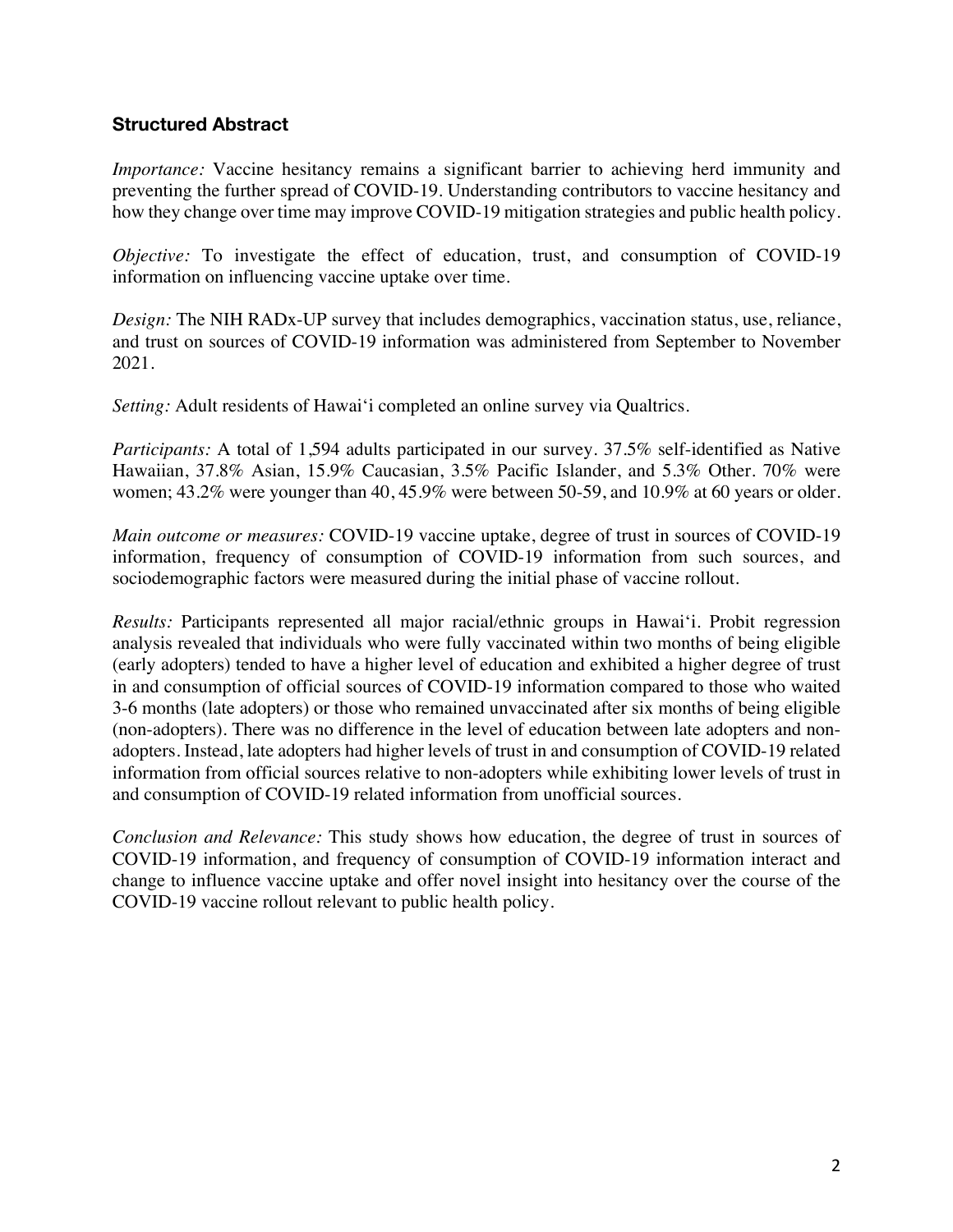### **Introduction**

COVID-19 vaccination is the strongest tool available to date in preventing the spread of and reducing mortality due to COVID-19 [1] [2]. The United States is one of several vaccine-producing countries where the domestic supply has far exceeded the demand since June 2021 [3]. Vaccine hesitancy (including vaccine refusal) continues to undermine COVID-19 mitigation strategies [1] [4], limiting herd immunity and perpetuating viral spread. To overcome this barrier, significant efforts have been made at all levels of government to promote vaccine uptake. Multiple states are providing vaccine incentives, with mixed results of effectiveness [5] [6]. In addition, vaccine mandates have taken effect, focusing initially on essential workers and high-risk businesses, which have shown to be effective to increase vaccine uptake [7]. However, few studies have been able to capture the nuanced changes to attitudes and perceptions of the COVID-19 vaccine during the course of the vaccine rollout.

To inform such policies, understanding the dynamics of vaccine hesitancy is crucial. Although prior studies of populations outside Hawaii demonstrated that vaccine hesitancy associates with distrust and misinformation [8] [9], none have yet reported whether these factors account for the under-vaccination rates. Meanwhile, recent studies have examined the social and behavioral characteristics of unvaccinated individuals. Socioeconomic factors including education and income impact willingness of vaccination, and a recent survey indicated that race, religious beliefs and political preferences also contribute to vaccine hesitancy [10]. One study suggested that people refuse to get vaccinated due to fake news and advertisements on social media [11] or due to political preferences [1]. Although trust in and consumption of information relevant to the COVID-19 vaccine appear to be important, how they interact to influence an individual's decision about vaccination is not fully understood.

To gain insight into these dynamic interactions, we collected standardized data from a representative survey of adults in the state of Hawaii during the vaccine roll-out from September to November 2021 as part of the National Institutes of Health (NIH) Rapid Acceleration of Diagnostics in Underserved Populations (RADx-UP) initiative. Herein, we show for the first time the dynamics of vaccine hesitancy over the time that individuals became eligible for vaccination, identifying key factors that include trust and consumption of COVID-19 relevant information. Despite our focus on Hawaii's population, these results confirm social factors previously implicated in vaccine hesitancy and offer novel insight into how these factors interact to influence vaccine uptake that will be useful for public health policy in the US.

### **Data**

Taking advantage of the infrastructure developed in partnership with the NIH RADx-UP initiative at the University of Hawaii and five federally qualified health centers in the state of Hawaii, we collected data from a representative survey of 1,594 adults in the state of Hawaii during the vaccine rollout from September to November, 2021.

This comprehensive survey included over 100 questions related to demographics, vaccination status and attitudes towards vaccination. For this analysis, we considered the time that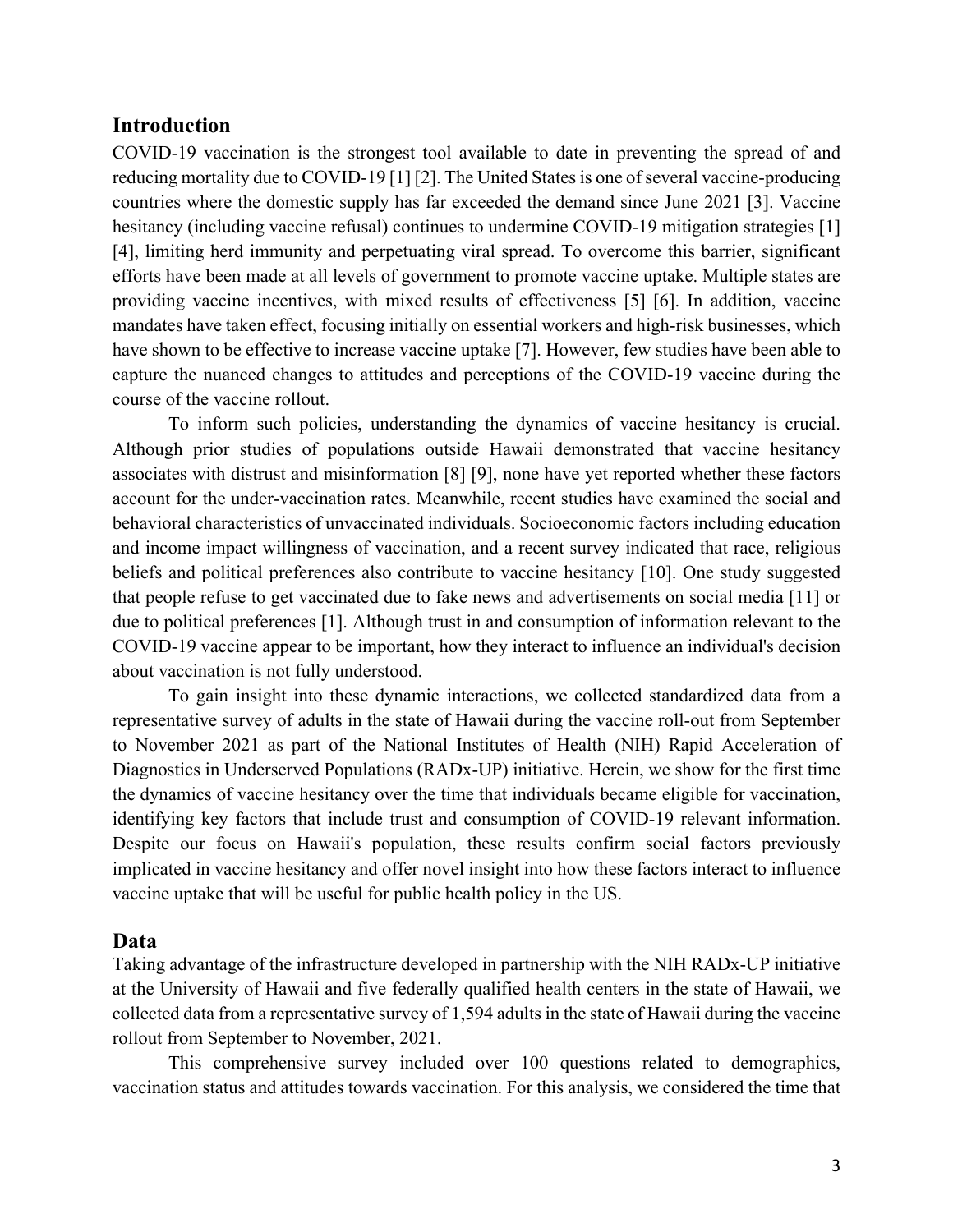individuals received the vaccine as a dependent variable, and the participants of the survey were stratified into three groups based on the time (in months) they initiated the first dose of any of the three FDA approved COVID-19 vaccines (e.g. Pfizer-BioNTech, Moderna and Johnson & Johnson's Janssen) after they were eligible: (1) *early adopters*, those that were vaccinated within two months of eligibility; (2) *late adopters*, those who waited to get vaccinated in months 3-6 of being eligible; and (3) *non-adopters*, those who refused to get vaccinated after six or more months after eligibility, or who were only vaccinated due to a mandate by their employers or the government. Note that although our definition of adopter is based on vaccine initiation, the results below remain largely unchanged if we restrict to individuals who completed vaccination.

In addition, we examined five independent variables that include education level, official trust index, unofficial trust index, official information consumption index, and unofficial consumption index. All independent variables were quantified from the Likert scales and normalized between 0 and 1. The official and unofficial trust and consumption indexes were computed as the average of trust and consumption within a subset of official and unofficial sources. Official sources included government, healthcare providers, and traditional channels of communication such as TV, radio, and print news; unofficial sources included social media channels, friends, family, acquaintances, and faith leaders. See Definition in the Supplemental Information for the precise definition of these variables. Table 1 lists a summary of all variables used and Figure 1 shows a summary chart for key variables.

The count of months at which individuals initiated their first doses after being eligible was represented by the variable *vaccination month*. We set *vaccination month* equal to the maximum value, 6, if the participant never initiated the vaccination. In Figure 2, for example, the trust in official information (rounded up to the nearest percentiles) is shown along with *vaccination month*. At the time stamp that *vaccination month* equals to zero, all participants (100% or 1.0 in the graph) are represented in the table, while individuals drop off the graph as *vaccination month* increases, since some individuals initiate vaccination on that month. The graph clearly shows that almost all of those with the highest trust in official information sources (Quantiles 75% and 100%) initiated their vaccination in the first month of their eligibility. However, most of those with the lowest trust in official information sources (Quantile 25%) did not initiate their vaccination in the first two months of being eligible, and there were still over 30% of them who did not initiate their vaccination after six months past their eligibility.

#### **Methods**

To identify factors underlying vaccine hesitancy, our regression models were separated into two parts: the break-down Probit regression analysis for the comparison of individuals based on *early*, *late* or *non-adopters*, and the overall survival analysis (Cox regressions) for the complete data set as a robustness check.

Probit regressions were used to estimate the probability that individuals are *early adopters*, *late adopters* or *non-adopters*. These Probit regression models include two groups compared in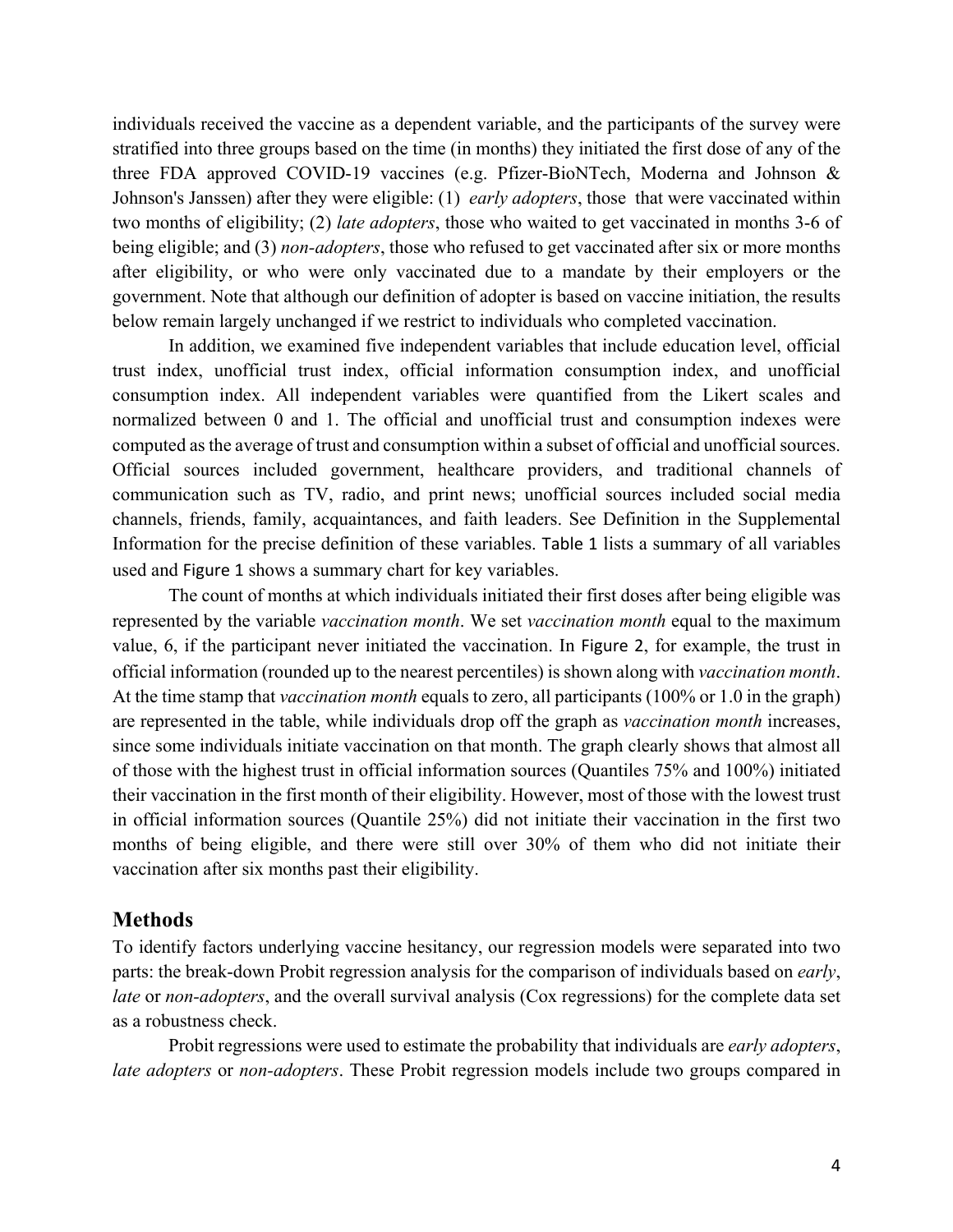each regression. We performed two sets of comparisons: (1) *early adopters* versus everyone else, and (2) *late adopters* versus *non-adopters*. The respective identification models are as follows:

 $early_{ic} = \alpha + \beta \times Trust_{ic} + X_{ic} + u_{ic}$  (2)

and

$$
late_{ic} = \alpha + \beta \times Trust_{ic} + X_{ic} + u_{ic}
$$
 (3)

where the variable  $early_{ic}$  equals to 1 if the participant  $i$  is an *early adopter* and 0 otherwise; the variable *late<sub>ic</sub>* equals to 1 if the participant *i* is a *late adopter* and 0 if *non-adopter*. Meanwhile,  $X_{ic}$  is a control variable that includes individual-level race, gender, age, education and the CDC social vulnerabilities of the community where the individual lives<sup>1</sup>. The trust variable index, Trust<sub>ic</sub>, is substituted by the consumption variable, Consume<sub>ic</sub> when estimating the information consumption indexes. The residual term is represented by  $u_{ic}$ .

Independently, we performed a survival analysis based on Breslow method for ties [12] using the variable *vaccination month* to validate the efficiency of our Probit models as a robust check. Under this method, all participants are not vaccinated at time 0, and as they become eligible to be vaccinated, a proportion of participants drop off (get their first dose of the vaccine) at each time. The model observes the proportion of participants dropping off at each time stamp to identify the factors that influences vaccination since they were eligible. Formally, the regression model is shown below:

$$
Vaccmonth_{ic} = \alpha + \beta \times Trust_{ic} + X_{ic} + u_{ic}
$$
 (1)

where other variables and assumptions are consistent with the above.

### **Results**

### **Contributors to early adoption of COVID-19 vaccine: education, consumption and trust in official information**

The Probit regression results (see Table 2) based on equation 2 compared *early adopters* to all others. This analysis suggested a positively significant impact of education level [1.78, *p*<0.001; 95% CI =  $(1.39, 2.17)$ ], which indicated that individuals with a higher level of education were more likely to get vaccinated as soon as they were eligible. Indeed, this is equivalent to an increase probability of 60% from being an *early adopter* if an individual has an advance degree rather than ending education at 6-8 grade, or equivalently, an average of 10% increase probability of being an early adopter for each year of school past 8<sup>th</sup> grade.

Note the significant impacts of the trust [1.87,  $p$ <0.001; 95% CI = (1.54, 2.20)] in and consumption [1.67, p<0.001; 95% CI =  $(1.27, 2.08)$ ] of official information sources on the vaccination uptake decisions made in the early stage. Interestingly, the early adoption of vaccination does not show a significant correlation with trust in and consumption of unofficial information sources [-0.11, *p*=0.50; 95% CI = (-0.44, 0.22) and -0.04, *p*=0.81; 95% CI = (-0.37, 0.29), respectively for trust in and consumption of unofficial information sources], which indicated

<sup>1</sup> See details on https://www.atsdr.cdc.gov/placeandhealth/svi/index.html.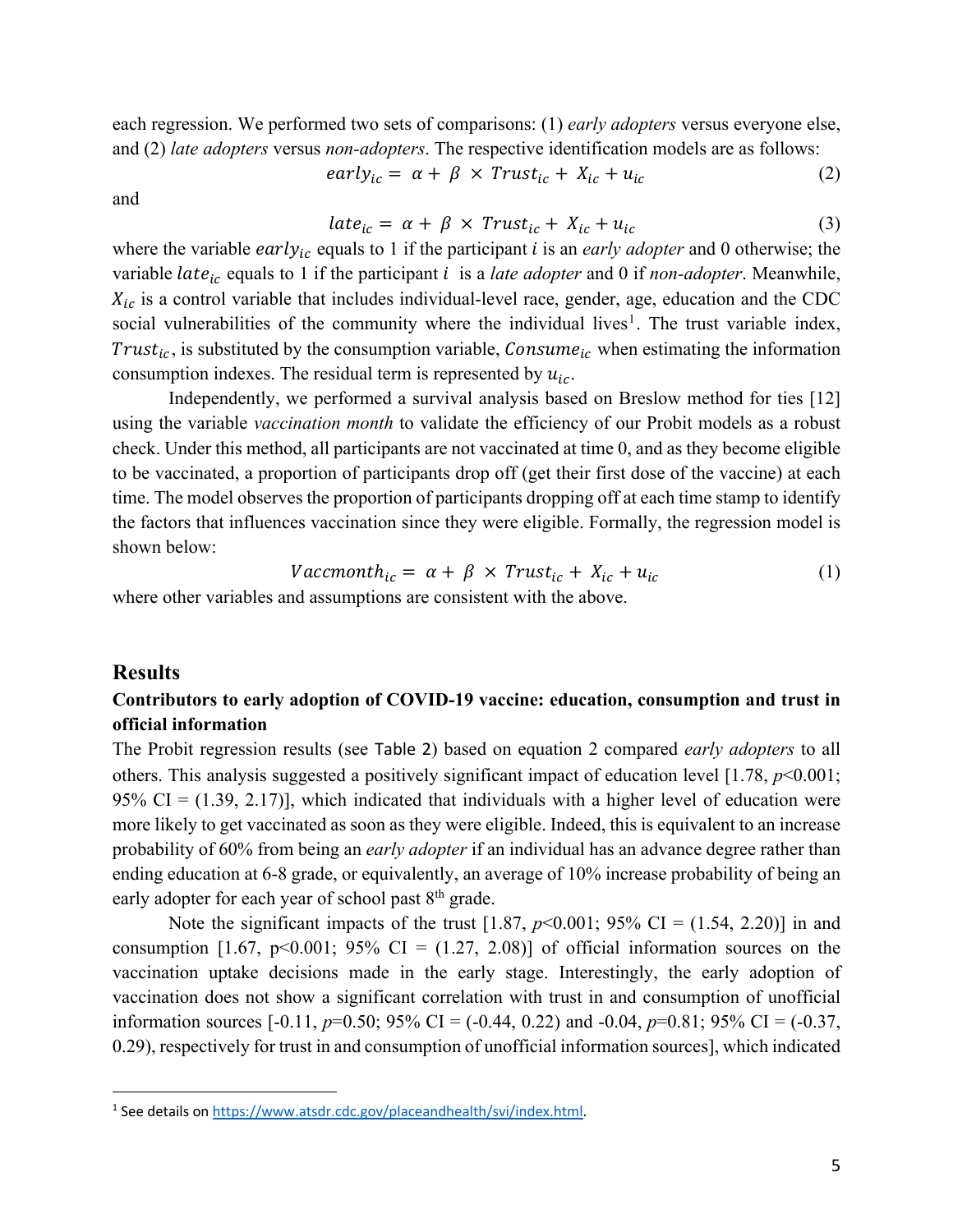that the early adoption decision is not impacted by unofficial information sources. We note that the coefficient for official trust equal to an increase probability of being an *early adopter* by 61% if the individual increased his level of official trust in official sources from "Not at all" to "A great deal". Similarly, we note the coefficient for official consumption equals to an increase probability of being an *early adopter* of 48% from an individual who "Never" consumes official information sources to one who "Always" consumes official information sources.

### **Contributors to late adoption of COVID-19 vaccine: consumption and trust in official and unofficial information**

The key results based on equation 3 is also shown in Table 2. Strong positive of the trust in and consumption of official information sources on the probability of initiating vaccination within months 3-6 are shown impacts [1.14,  $p<0.001$ ; 95% CI = (0.63, 1.65) and  $p<0.001$ ; 1.18, 95% CI =  $(0.55, 1.81)$ , respectively for trust in and consumption of official information sources]. The results suggested that the main contributors of vaccination refusal (or continuing hesitancy after 6 months after being eligible) are trust in and consumption of official information sources, which indicated that individuals get vaccinated after hesitation due to trust and consumption in government and other official information sources. Moreover, in our robustness checks, the education level by itself is insignificant  $[-0.63, p=0.06; 95\% \text{ CI} = (-1.29, 0.27)]$ . We note that the coefficient for official trust equal to an increase probability of being a *late adopter* by 38% if the individual increased his level of trust in official sources from "Not at all" to "A great deal". Similarly, we note the coefficient for official consumption equals to an increase probability of being a *late adopter* of 42% from an individual who "Never" consumes official information sources to one who "Always" consumes official information sources.

Meanwhile, we observed that the significant impact of the trust in unofficial information sources on the final decision to get vaccinated indicates a negative impact of unofficial information sources in vaccine uptake  $[-0.71, p=0.014; 95\% \text{ CI} = (-1.28, -0.14)]$ . These results suggest that those non-adopters choose not to be vaccinated or continue hesitating after 6 months past their eligibility because of their higher trust in unofficial sources of COVID-19 information. We note that the coefficient for unofficial trust equal to a decrease probability of being a *late adopter* by 25% if the individual increased his level of trust in unofficial sources from "Not at all" to "A great deal".

### **The overall survival analysis**

To further validate the Probit regression analysis and illustrate these results, we show the results from the overall survival analysis on the vaccination decisions and behaviors (See Table 2). Based on the results from the Cox regressions under Breslow methods, the education level and trust in and consumption of official information sources are proved to have positive effects on the initiation of vaccinations [1.630,  $p$ <0.001; 95% CI = (1.42, 1.87) and 2.106,  $p$ <0.001; 95% CI =  $(1.86, 2.38)$  and  $1.911$ , p<0.001; 95% CI =  $(1.67, 2.18)$ , respectively for education, trust in and consumption of official information source], while the trust in and consumption of unofficial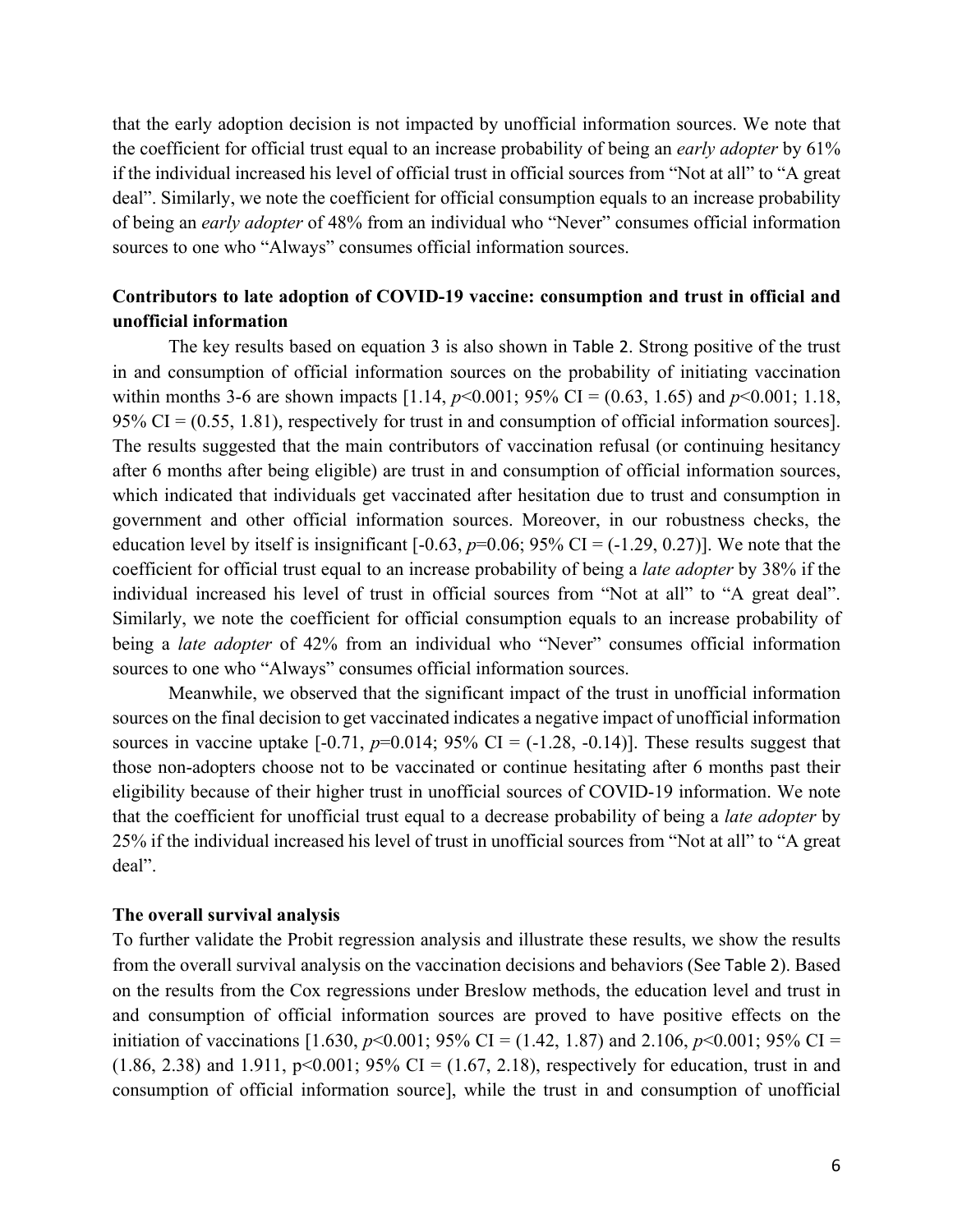information sources do not have significant effects on the initiation of vaccinations, consistent with the results of the Probit results above. We note that the coefficients here represent the percentage change of the vaccination behaviors regarding each one-point estimate of the independent variables, which indicates negative correlations on values below one.

### **Discussion**

Vaccine-mediated herd immunity is one of the most effective public health strategies to mitigate the adverse outcomes of COVID-19. However, vaccine hesitancy remains a considerable barrier to this strategy. Therefore, identifying the factors that contribute to vaccine hesitancy and how these may change over the time it takes to reach herd immunity has significant public health implications. Our findings provide an avenue to design dynamic public health policies that include education, consumption, and trust in COVID-19 information, but the content of these policies is time-dependent. Herein, we identify how factors that contribute to vaccine hesitancy interact and influence decisions regarding vaccine uptake over the course of the COVID-19 vaccine rollout.

In the first two months since individuals become eligible to be vaccinated, the level of education makes a difference to an individual's choice. However, it is not a significant factor for individuals that wait to become vaccinated 3 or more months after they become eligible. Instead, for these individuals, their decision to either remain unvaccinated or become vaccinated during this time is significantly driven by trust in and consumption of COVID-19 information. Indeed, trust in and consumption of official sources of COVID-19 information appears to increase the probability of vaccination for individuals who have not been vaccinated after 3 months since they became eligible. On the other hand, trust in and consumption of unofficial sources of COVID-19 information decreases the probability of vaccination for these individuals. Similar results have been obtained on the trust in official information sources impacting vaccination hesitancy and refusal before the development of the vaccines [13], which discussed the psychological differences among those accepting, hesitating, and refusing future vaccinations. Notably, some of these findings in early stages of the pandemic were observed in our data post vaccine uptake.

The negative relationship between trust in unofficial sources and vaccine uptake might indicate that such sources are actively discouraging vaccination, to potentially include factors such as the spread of misinformation that has previously been implicated in contributing to reduced vaccine uptake [9] [14] [11]. Our results suggest that to increase the vaccination of non-adopters, governments and official forces should complement their campaigns with unofficial information sources, including community and faith leaders and social media influencers, especially to decrease the number of non-adopters.

We expect that our findings would be relevant to COVID-19 boosters as well. As Omicrondriven surges threatens the US, this would be particularly important to understand. Indeed, our data suggests that COVID-19 mitigation policies should incorporate interventions that fosters trust in official sources of COVID-19 information and promotes health literacy at early and late stages of the booster shots rollout.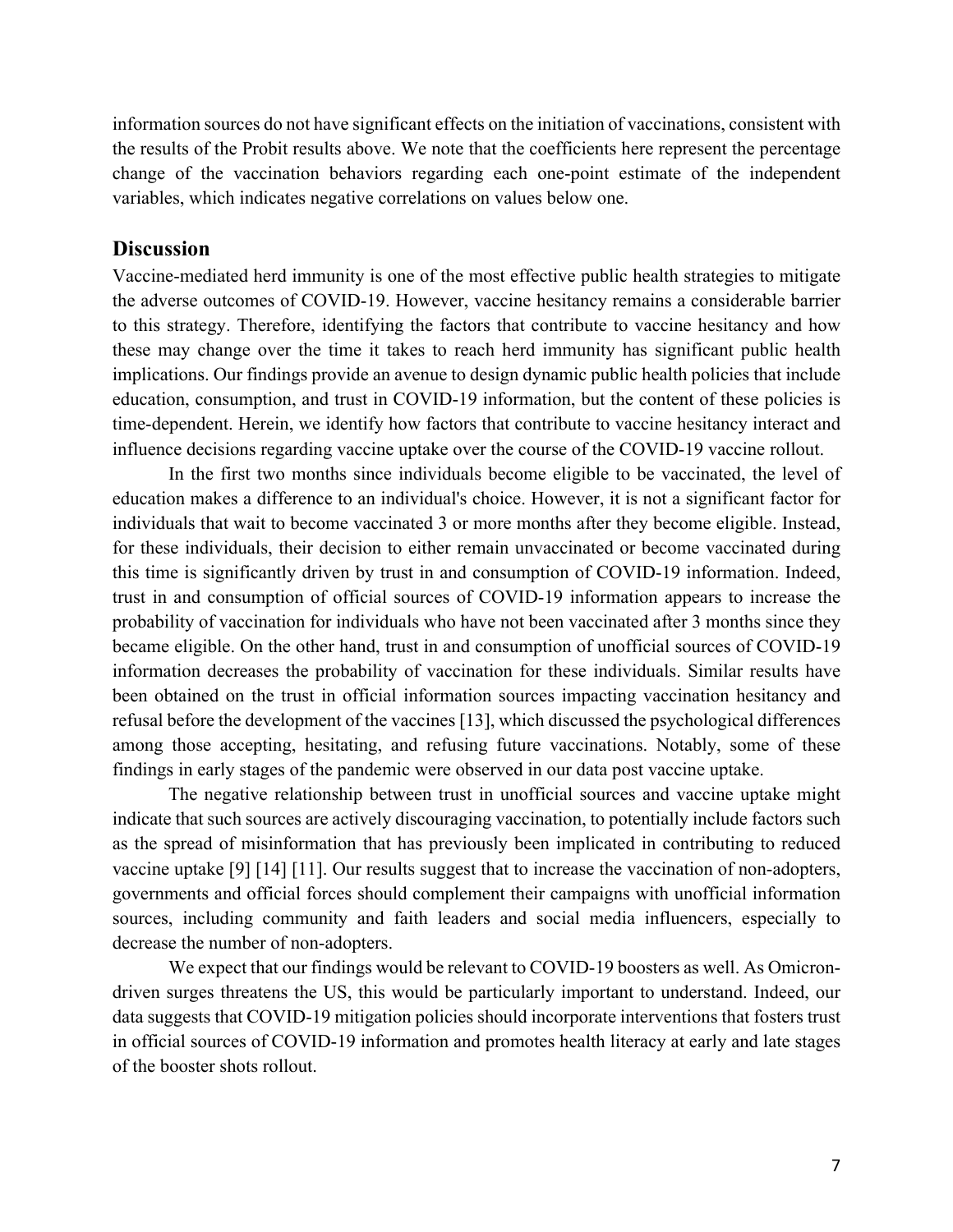We note that while our survey is representative of the population in the state of Hawaii, it may not necessarily represent the views in other states. Indeed, our survey collects statewide information from Hawaii, a multicultural state rich with predominately Asian, White, Native Hawaiian and Pacific Islander races, yet it lacks significant representation from other races, including Blacks, Hispanics and Native Americans which are not predominant in Hawaii. In order to minimize this limitation, we note that our robustness check shows that race is not a significant contributor in either of our results. Another limitation of this study is that our model does not account for other factors such as income, household size, job type/sector, risk of COVID-19 exposures, pre-existing medical conditions, and political preference, that may influence vaccine uptake. In order to minimize this limitation, we controlled for other demographic variables that include race, gender, age, education, as well as the Social Vulnerability Index (SVI) of where individuals live, which uses census data to identify and map places where a community may have more difficulty preventing human suffering and financial loss in a disaster. Notably, the SVI has been found to be negatively associated with vaccine uptake in a large nationwide study [15]. Concordant with this study, we found that SVI is negatively associated with vaccine uptake in our data from Hawaii. However, once accounting for education, consumption and trust in COVID-19 information, we found that the SVI is no longer associated with vaccine uptake.

In conclusion, vaccines have the potential to decrease the adverse effects of COVID-19 with significant externalities for all. However, these benefits are only possible in a population where the vaccine is widely used to reach herd immunity. Results of our study offer insight into the nuances of vaccine hesitancy with which relevant interventions that change over time may be tailored to increased vaccine uptake for all.

### **Acknowledgments**

We thank the more than two dozen staff and volunteers at the Pacific Alliance Against COVID-19 who made this study possible. This project is funded in by grant numbers U54MD007601-34S2 from the National Institute on Minority Health and Health Disparities (NIMHD), and OT2HD108105-01 from the National Institute of Child Health and Human Development (NICHD), components of the National Institutes of Health (NIH), and its contents are solely the responsibility of the authors and do not represent the official view of NIMHD, NICHD or NIH. All authors have no conflicts of interest.

#### **Data and materials availability**

All data used for this article will be available de-identified as approved by the Waianae Coast Comprehensive Health Center Institutional Review Board.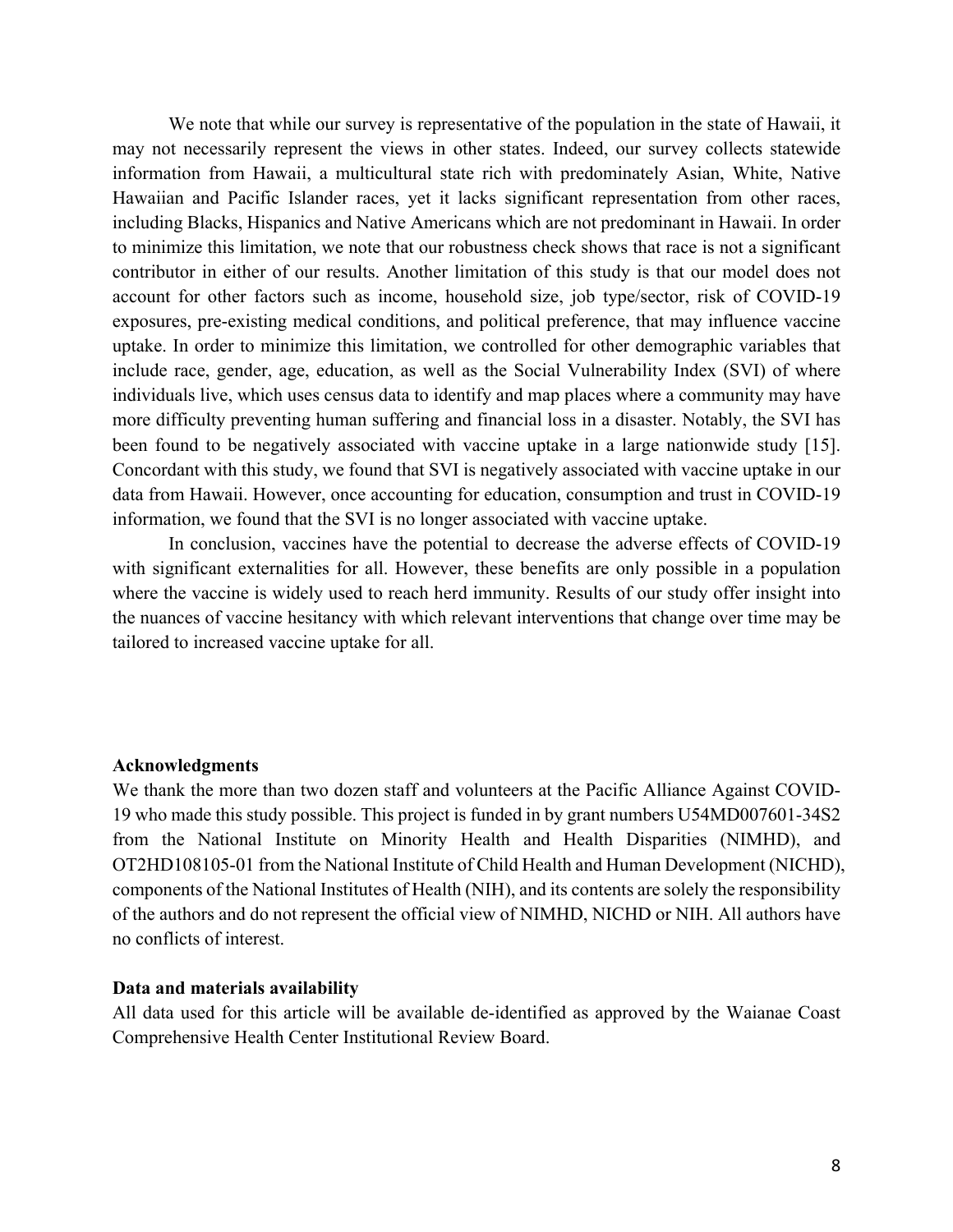# **Bibliography**

- [1] J. A. Frankel and R. Kotti, "The Virus, Vaccination, and Voting," National Bureau of Economic Research, 2021.
- [2] N. E. Dean, J. W. Hogan and M. E. Schnitzer, *Covid-19 vaccine effectiveness and the testnegative design,* Mass Medical Soc, 2021.
- [3] D. Engber, *Vaccination in America Might Have Only One Tragic Path Forward*, The Atlantic, 2021.
- [4] J. S. Gans, "Vaccine Hesitancy, Passports and the Demand for Vaccination," National Bureau of Economic Research, 2021.
- [5] T. Chang, M. Jacobson, M. Shah, R. Pramanik and S. B. Shah, "Financial Incentives and Other Nudges Do Not Increase COVID-19 Vaccinations among the Vaccine Hesitant," National Bureau of Economic Research, 2021.
- [6] P. Campos-Mercade, A. N. Meier, F. H. Schneider, S. Meier, D. Pope and E. Wengström, "Monetary incentives increase COVID-19 vaccinations," *Science,* p. eabm0475, 2021.
- [7] R. Juarez, A. Maunakea, M. Okihiro and C. Bonham, "The Efficacy of Hawaii COVID-19 Business Mandates," The Economic Research Organization at the University of Hawaii, 2021.
- [8] C. A. Latkin, L. Dayton, G. Yi, A. Konstantopoulos and B. Boodram, "Trust in a COVID-19 vaccine in the US: A social-ecological perspective," *Social science & medicine (1982),* vol. 270, p. 113684, 2021.
- [9] S. Loomba, A. de Figueiredo, S. J. Piatek, K. de Graaf and H. J. Larson, "Measuring the impact of COVID-19 vaccine misinformation on vaccination intent in the UK and USA," *Nature human behaviour,* vol. 5, no. 3, pp. 337--348, 2021.
- [10] J. Khubchandani, S. Sharma, J. H. Price, M. J. Wiblishauser, M. Sharma and F. J. Webb, "COVID-19 vaccination hesitancy in the United States: a rapid national assessment," *Journal of Community Health,* vol. 46, no. 2, pp. 270--277, 2021.
- [11] L. Chiou and C. Tucker, "Fake news and advertising on social media: A study of the antivaccination movement," National Bureau of Economic Research, 2018.
- [12] N. Breslow, "Covariance analysis of censored survival data," *Biometrics,* pp. 89--99, 1974.
- [13] J. Murphy, F. Valliéres, R. P. Bentall, M. Shevlin, O. McBride, T. K. Hartman, R. McKay, K. Bennett, L. Mason, J. Gibson-Miller and others, "Psychological characteristics associated with COVID-19 vaccine hesitancy and resistance in Ireland and the United Kingdom," *Nature communications,* vol. 12, no. 1, pp. 1--15, 2021.
- [14] J. Roozenbeek, C. R. Schneider, S. Dryhurst, J. Kerr, A. L. Freeman, G. Recchia, A. M. Van Der Bles and S. Van Der Linden, "Susceptibility to misinformation about COVID-19 around the world," *Royal Society open science,* vol. 7, no. 10, p. 201199, 2020.
- [15] M. M. Hughes, A. Wang, M. K. Grossman, E. Pun, A. Whiteman, L. Deng, E. Hallisey, J. D. Sharpe, E. N. Ussery, S. Stokley and others, "County-level COVID-19 vaccination coverage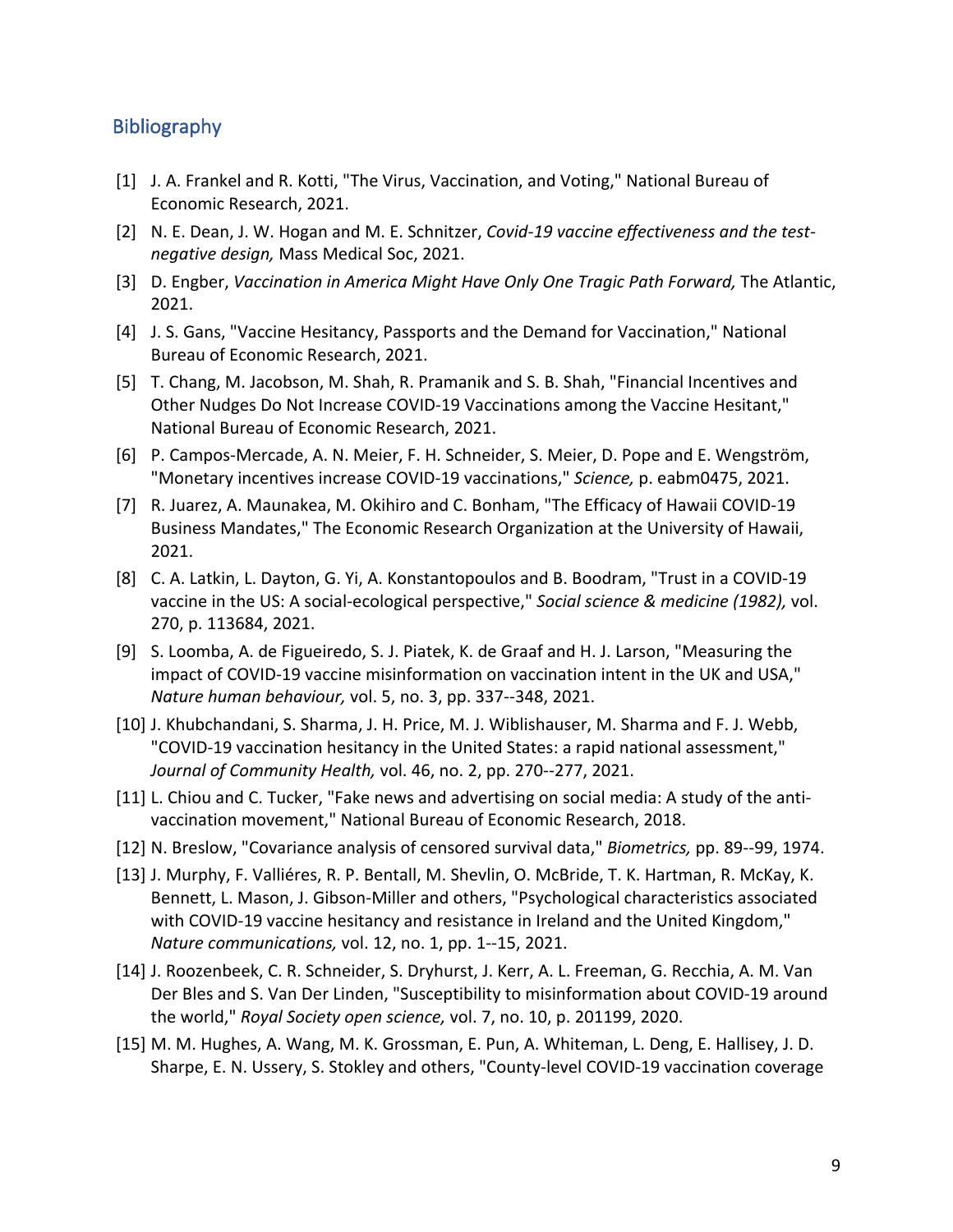and social vulnerability—United States, December 14, 2020--March 1, 2021," *Morbidity and Mortality Weekly Report,* vol. 70, no. 12, p. 431, 2021.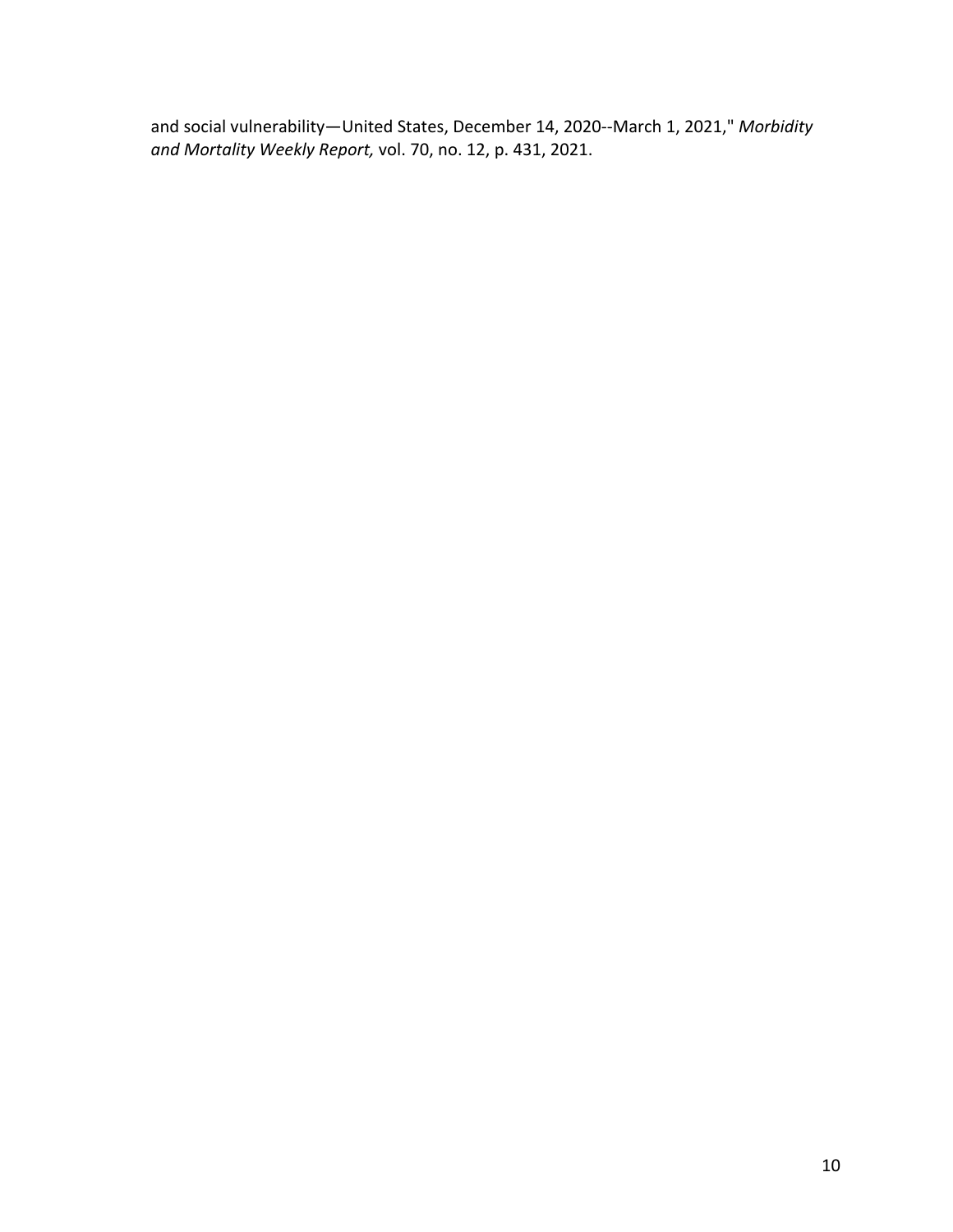*Table 1. Summary statistics on the survey data, including descriptive statistics showing the count and percentage of participantin each vaccination stages, related to general scales such as gender, race, age and education. The summary statistics of the overall trust variables are also shown with mean values and standard deviations for participants in each vaccination stage.*

| <b>Characteristics</b>               | <b>Early-adopter</b><br>$N = 1150^1$ | Late-adopter<br>$N = 1451$ | Non-adopter<br>$N = 2991$ |
|--------------------------------------|--------------------------------------|----------------------------|---------------------------|
| ${}^{2}$ Gender**                    |                                      |                            |                           |
| Female                               | 810(70%)                             | 103(71%)                   | 202 (68%)                 |
| Male                                 | 330(29%)                             | 42(29%)                    | 87(29%)                   |
| <sup>2</sup> Race***                 |                                      |                            |                           |
| Caucasian                            | 181 (16%)                            | 17 (12%)                   | 55 (19%)                  |
| Native Hawaiian                      | 381 (33%)                            | 73 (50%)                   | 144 (48%)                 |
| Pacific Islander                     | 33 (3%)                              | 5(3%)                      | 18(6%)                    |
| Asian                                | 504 (44%)                            | 40 (28%)                   | 58 (19%)                  |
| Other                                | 50 (4%)                              | 10 (7%)                    | 24 (8%)                   |
| Unknown                              | $1(0\%)$                             | $0(0\%)$                   | $0\overline{(0\%)}$       |
| <sup>2</sup> Education***            |                                      |                            |                           |
| Less than High School                | 7(1%)                                | 7(5%)                      | 11(4%)                    |
| High School Degree                   | 125 (11%)                            | $\overline{4}3(30\%)$      | 78 (26%)                  |
| <b>Technical Degree</b>              | 355 (31%)                            | 61 $(42%)$                 | 107 (36%)                 |
| <b>Bachelor's Degree</b>             | 346 (30%)                            | 24 (17%)                   | 65 (22%)                  |
| <b>Graduate Degree</b>               | 305(27%)                             | 7(5%)                      | 25(8%)                    |
| ${}^{2}$ Age***                      |                                      |                            |                           |
| 18 to 39                             | 418 (36%)                            | 76 (52%)                   | 195 (65%)                 |
| 40 to 59                             | 574 (50%)                            | 61 $(42%)$                 | 96 (32%)                  |
| 60 or Older                          | 158(14%)                             | 8(6%)                      | 8(3%)                     |
| <b>Trust and Consumption</b>         |                                      |                            |                           |
| <sup>3</sup> Official Trust***       | 0.76(0.20)                           | 0.63(0.26)                 | 0.52(0.26)                |
| <sup>3</sup> Official Consumption*** | 0.54(0.18)                           | 0.47(0.20)                 | 0.38(0.20)                |
| <sup>3</sup> Unofficial Trust        | 0.54(0.22)                           | 0.51(0.23)                 | 0.56(0.21)                |
| <sup>3</sup> Unofficial Consumption* | 0.33(0.22)                           | 0.33(0.21)                 | 0.36(0.22)                |

1: Numerical values in the cells: n (%); Mean (SD).

2: Pearson's Chi-squared test.

3: Kruskal-Wallis rank sum test.

Statistical significance at \*  $p < 0.10$ , \*\*  $p < 0.05$ , \*\*\*  $p < 0.01$  are shown.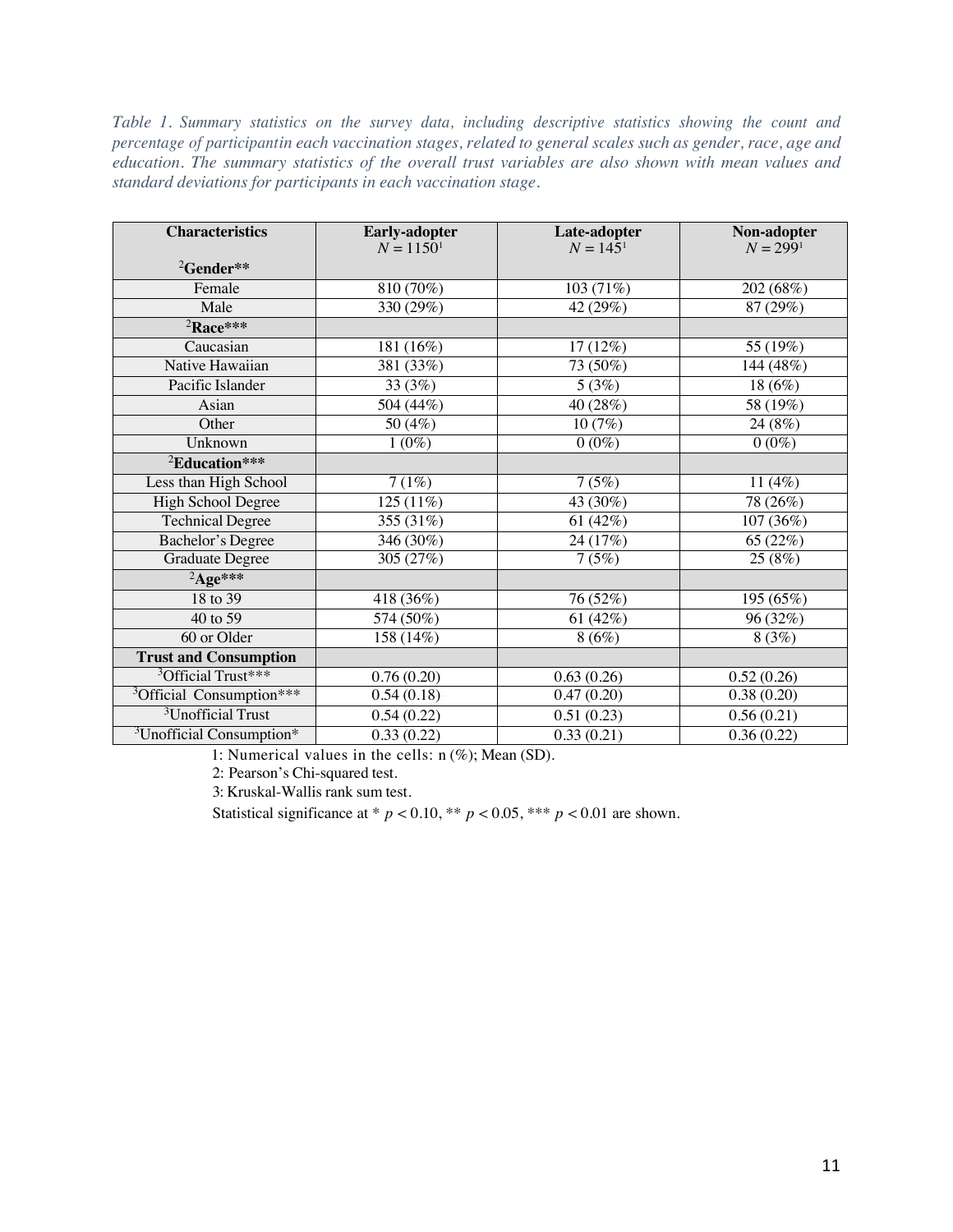*Table 2. Regression results outlying the impact of education, trust and consumption variables on vaccination uptake. Part (a) describes the comparison between early adopters and all others; Part (b) describes the comparison between late adopters and non-adopters; and Part (c) describes the overall survival analysis based on Cox regression.*

| <b>Independent Variables</b>         | Early <sup>1</sup>   | Probability <sup>2</sup> | Late $3$          | Probability <sup>4</sup> | Overall <sup>5</sup> |  |  |
|--------------------------------------|----------------------|--------------------------|-------------------|--------------------------|----------------------|--|--|
| <b>Official Trust</b>                | $1.87***(0.17)$      | 61%                      | $1.14***(0.26)$   | 38%                      | $2.106***(0.13)$     |  |  |
| <b>Unofficial Trust</b>              | $-0.11(0.17)$        |                          | $-0.71**$ (0.29)  | $-25%$                   | 0.91(0.05)           |  |  |
| <b>Official Consumption</b>          | $1.67***(0.21)$      | 48%                      | $1.18***$ (0.32)  | 42%                      | $1.911***$ (0.13)    |  |  |
| <b>Unofficial Consumption</b>        | $-0.04(0.17)$        |                          | $-0.44(0.30)$     |                          | 0.95(0.06)           |  |  |
| Education                            | $1.78***$ (0.20)     | 60%                      | $-0.63*$ (0.34)   |                          | $1.630***(0.11)$     |  |  |
| <b>Control Variables</b>             |                      |                          |                   |                          |                      |  |  |
| Gender - Male                        | $-0.01(0.09)$        |                          | 0.01(0.14)        |                          | 1.00(0.03)           |  |  |
| Age                                  | $0.03***(0.003)$     |                          | $0.02***(0.006)$  |                          | $1.01***$ (0.001)    |  |  |
| Social Vulnerability                 | $8.08e-6*$ (4.40e-6) |                          | 4.39e-6 (7.91e-6) |                          | $1.00(1.38e-6)$      |  |  |
| Race (Comparison based on Caucasian) |                      |                          |                   |                          |                      |  |  |
| Asian                                | $0.43***(0.12)$      |                          | $0.38*(0.22)$     |                          | $1.14***$ (0.04)     |  |  |
| Native Hawaiian                      | 0.06(0.11)           |                          | 0.24(0.20)        |                          | 1.05(0.04)           |  |  |
| Other and Pacific Islander           | $-0.17(0.14)$        |                          | 0.06(0.25)        |                          | 0.95(0.05)           |  |  |

1: Probit analysis on the comparison between early adopters and all others.

2: The marginal probability change on each 1-point estimate elevation in the independent variables, based on the comparison between early adopters and all others.

3: Probit analysis on the comparison between late adopters and non-adopters.

4: The marginal probability change on each 1-point estimate elevation in the independent variables, based on the comparison between late adopters and non-adopters.

5: Overall survival analysis on the time stamp of participants getting vaccinated, based on cox regression with Breslow method for ties, for robustness check.

(Standard errors in parentheses)

(Significance level: \* p<0.10, \*\* p<0.05, \*\*\* p<0.01)

(Probability shown only for significant independent variables)